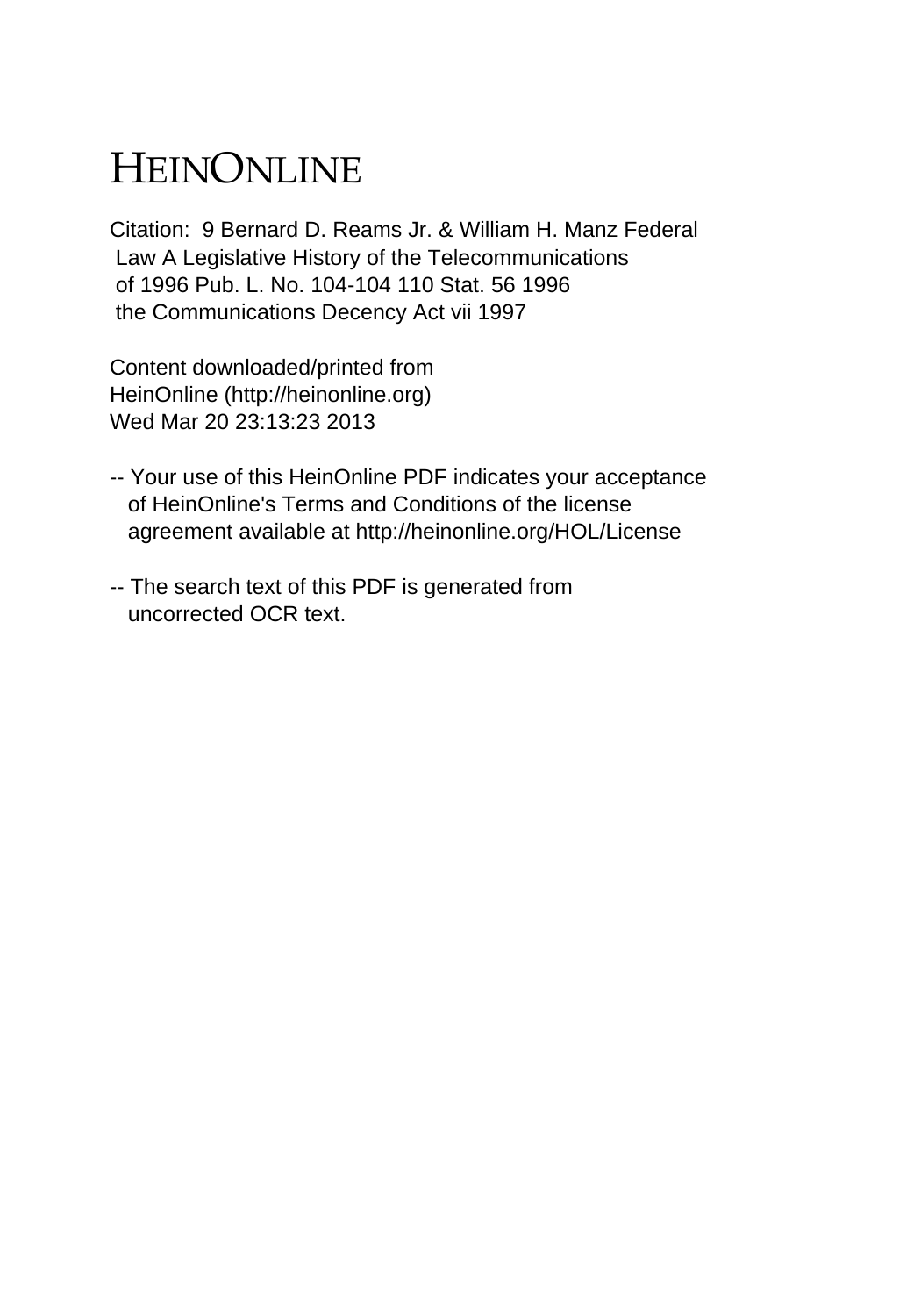### **TABLE OF DOCUMENTS**

#### **VOLUME 9**

#### Section **X. Past Hearings (Continued from Volume 8)**

**Doc. No. 173 -** Transition in the Long-Distance Telephone Industry - Hearings before the Subcommittee on Telecommunications, Consumer Protection, and Finance of the Committee on Energy and Commerce, House of Representatives, 99th Congress, **2d** Session, Serial No. 99-145 (February **19** and 20, **1986).**

*For Master Table of Documents* of this set, please refer **to** *Volume 1.*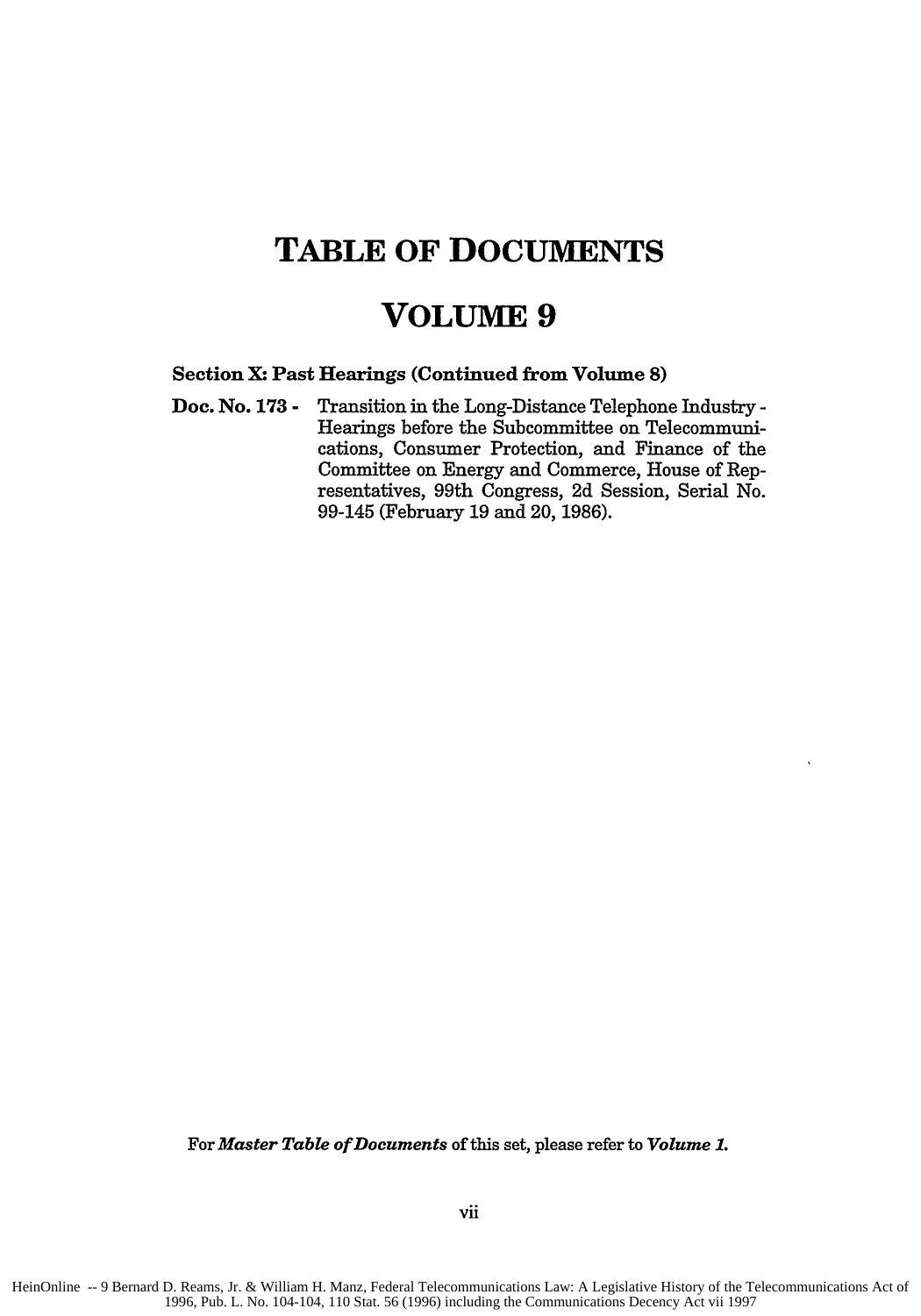HeinOnline -- 9 Bernard D. Reams, Jr. & William H. Manz, Federal Telecommunications Law: A Legislative History of the Telecommunications Act of 1996, Pub. L. No. 104-104, 110 Stat. 56 (1996) including the Communications Decency Act viii 1997

*//*

 $\bar{ }$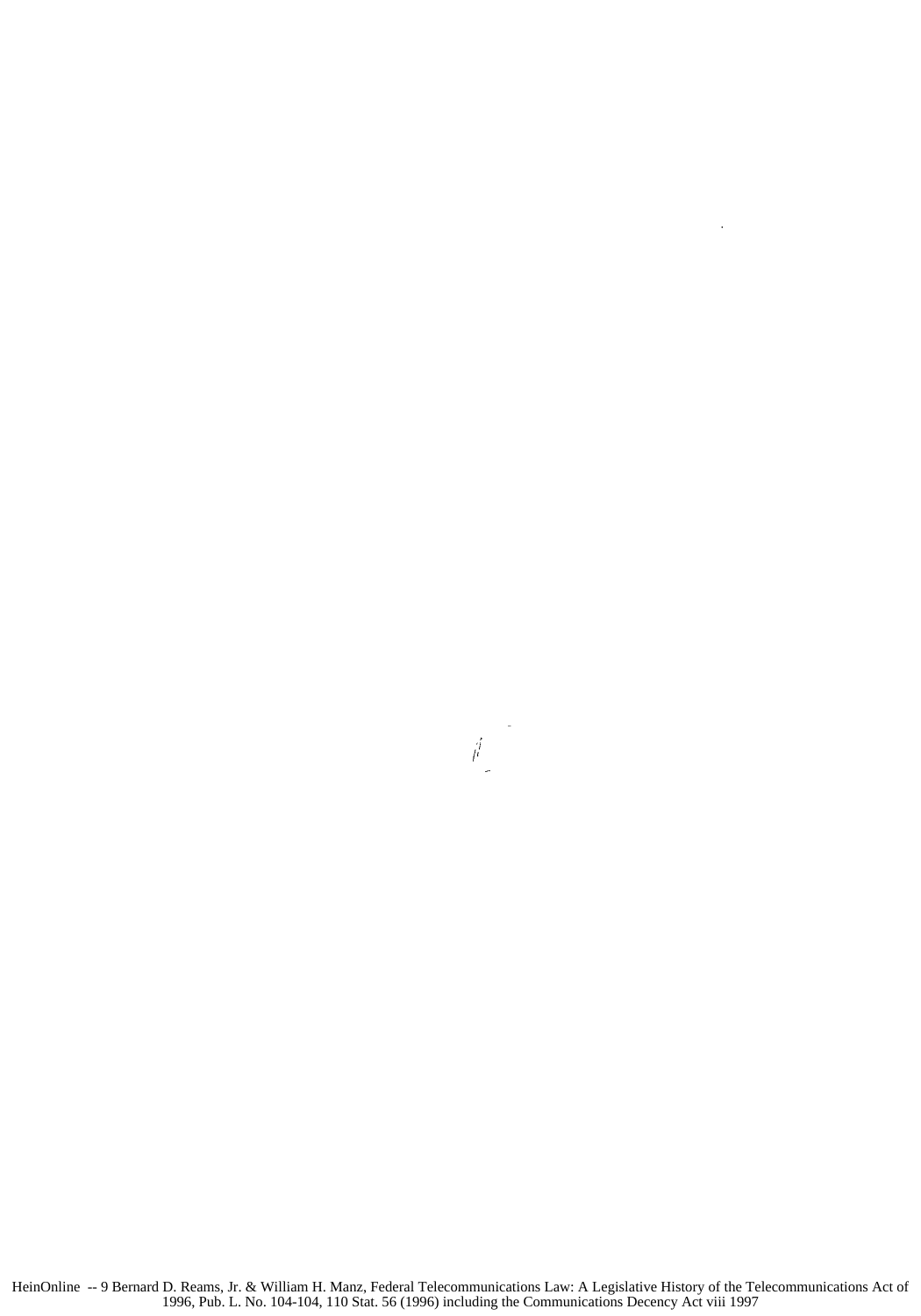## Document No. **173**